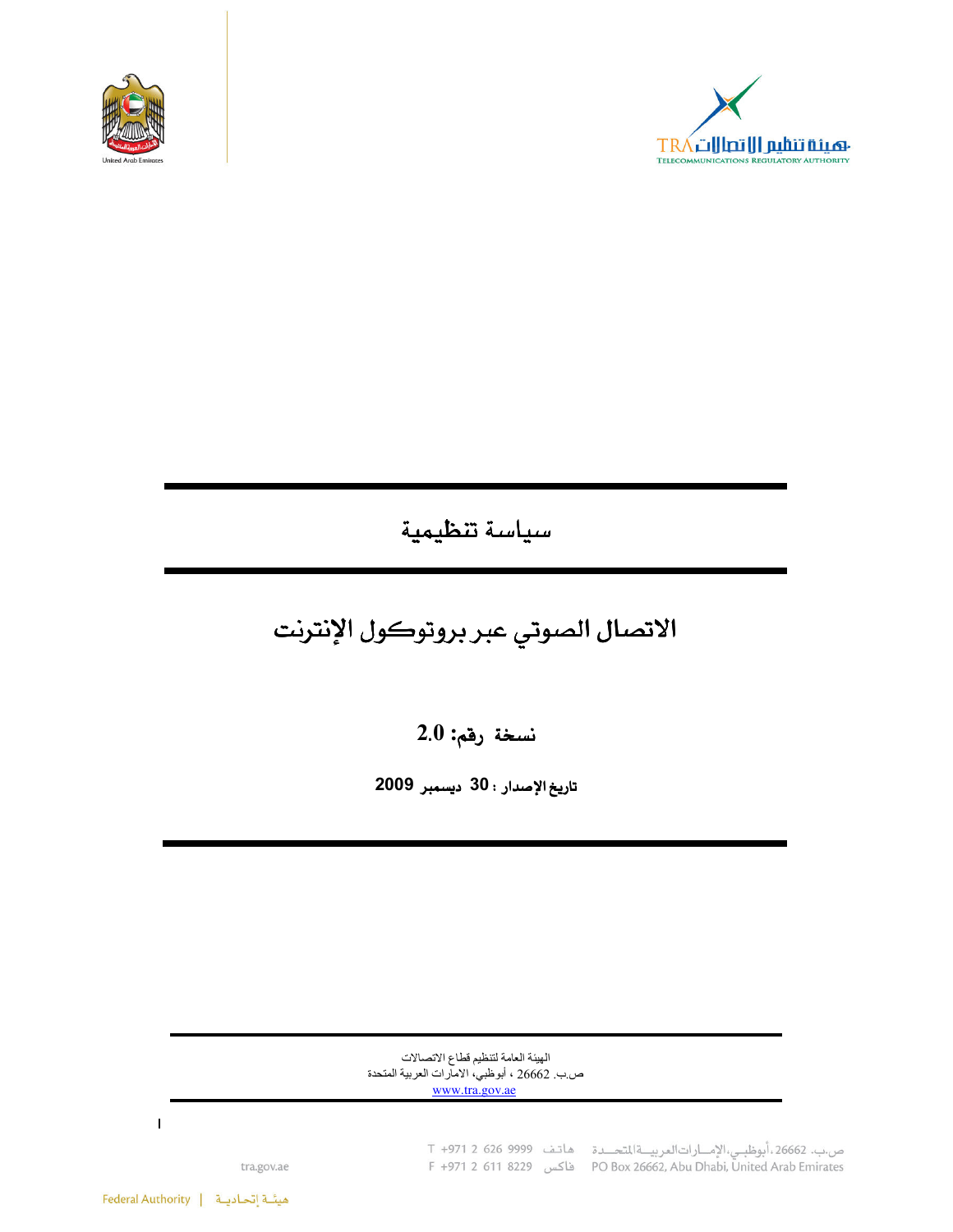



ضبط المراجعة:

| سبب المراجعة:                               | تاريخ الاصدار: | النسخة: |
|---------------------------------------------|----------------|---------|
| سياسة الاتصال الصوتي عبر بروتوكول الإنترنت. | 26 ديسمبر 2006 |         |
| تحل محل النسخة رقم 1.0 للسياسة.             | 30 ديسمبر 2009 |         |
|                                             |                |         |
|                                             |                |         |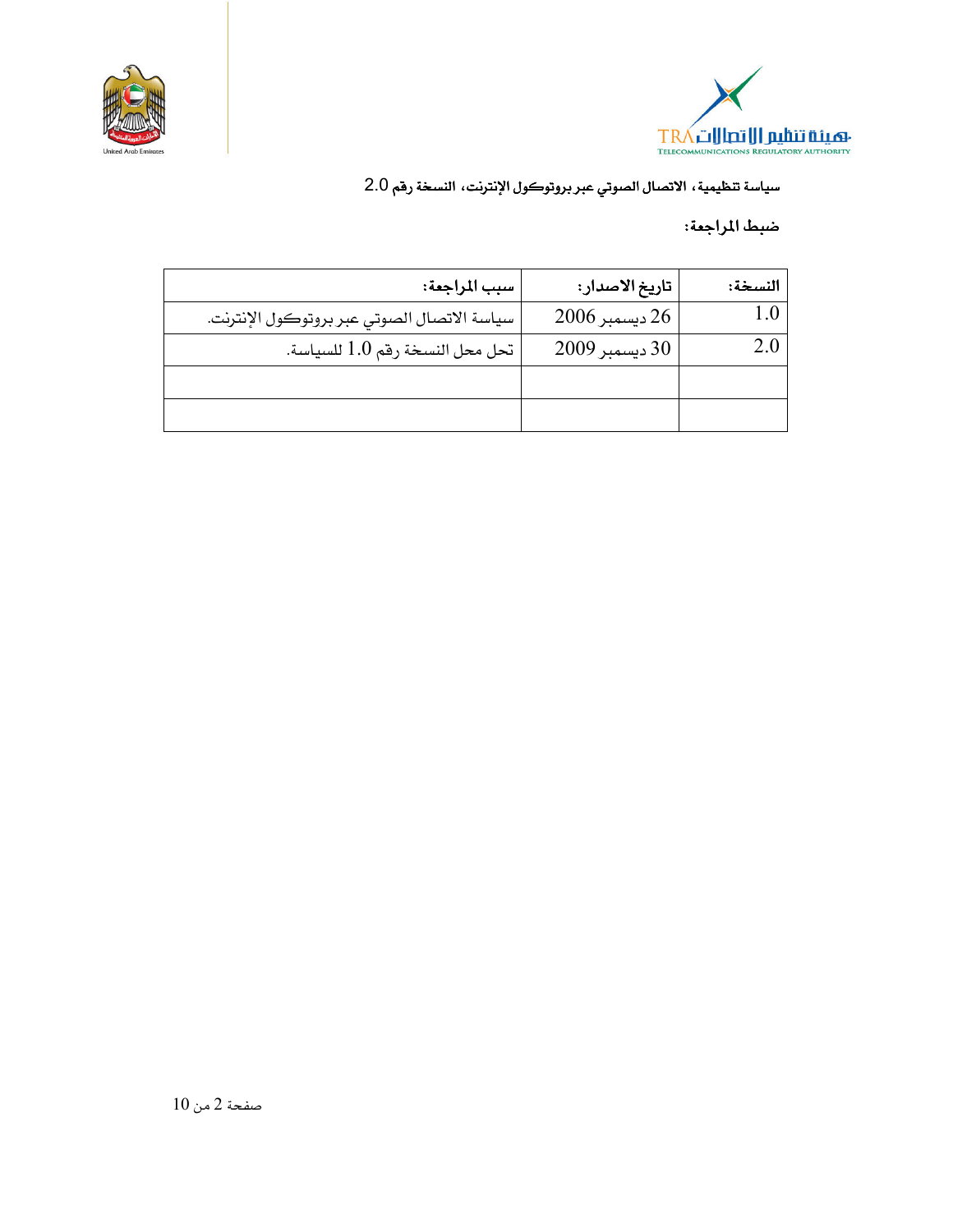



### جدول المحتويات

| 4 ٪ شروط الخدمة الخاصة بخدمات الاتصال الصوتي عبر بروتوكول الإنترنت المقدمة عن طريق |  |
|------------------------------------------------------------------------------------|--|
|                                                                                    |  |
|                                                                                    |  |
|                                                                                    |  |
|                                                                                    |  |
|                                                                                    |  |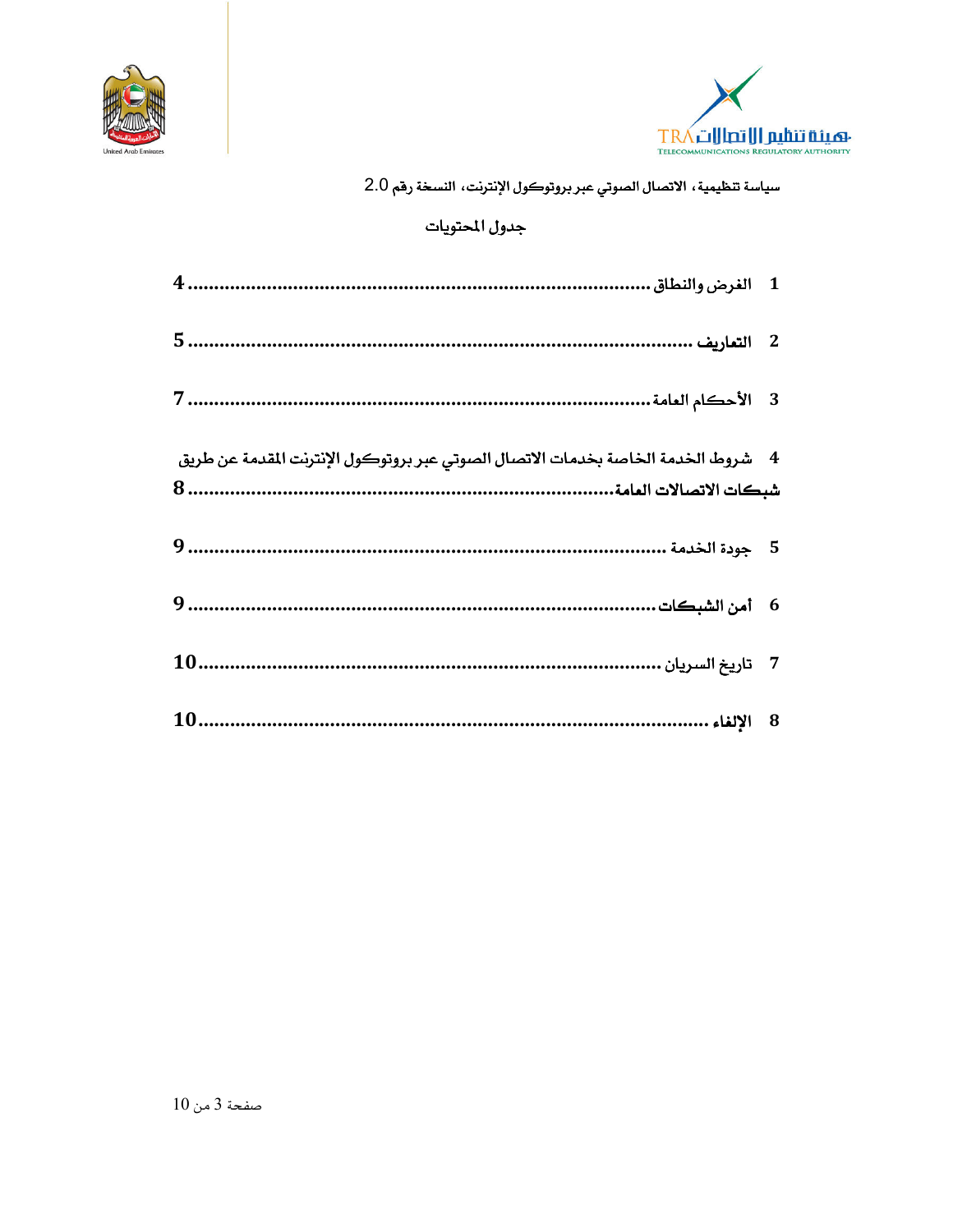



#### 1. الغرض والنطاق

إن لظهور تقنيات الإرسال الجديدة التي تستخدم الإنترنت آثار كبيرة على تطور خدمات  $1.1\,$ الاتصالات وشبكاتها. وغالباً ما يشار إلى مجموعة من هذه التقنيات بالاتصال الصوتي عبر بروتوكول الإنترنت (VOIP).

1.2ومع ذلك، فإن مصطلح الاتصال الصوتى عبر بروتوكول الإنترنت (VOIP) غالباً ما يختلف من شخص لآخر على حسب الغرض. ويستخدم المصطلح أحياناً للإشارة إلى تقنية الإرسال والتوجيه وللإشارة لخدمة يتم تقديمها عبر إحدى أنواع التقنيات المشابهة في أحيان أخرى. كما يستخدم هذا المصطلح كمرادف لمصطلحات أخرى مثل "المهاتفة عبر الإنترنت" (Internet Telephony). وغالباً ما يؤدي مثل هذا اللبس في المعنى واستخدامه مع مصطلح الاتصال الصوتي عبر بروتوكول الإنترنت (VOIP) إلى إثارة الغموض في المناقشات المتعلقة بسياستها. وتؤمن الهيئة بوجود مثل هذا الغموض داخل الدولة يخ منافشات الجمهور المتعلقة بالاتصال الصوتى عبر بروتوكول الإنترنت (VOIP).

- وي جميع الأحوال، قد ينتج عن هذه التقنيات فوائد قصيرة المدى للمستهلكين إذا تم $1.3$ إدخالها والسماح بتقديمها على أسس غير منظمة ويخ وقت مبكر جدا خلال تطوير نظام تحرير سوق الإتصالات مما يؤثر سلباً على مصالح المستهلك وتحقيق المنافسة المستدامة والهادفة.
- 1.4]ن الغرض من هذه السياسة هو توضيح موقف الهيئة فيما يتعلق بتوفير خدمات الاتصال الصوتي عبر بروتوكول الإنترنت (كما تم تعريفها) ـ2 دولة الإمارات العربية المتحدة.
- 1.5تحل هذه السياسة محل سياسة الهيئة للاتصال الصوتى عبر بروتوكول الإنترنت النسخة رقم 1.0 الصادرة في 26 ديسمبر 2006.  $( \text{VOIP})$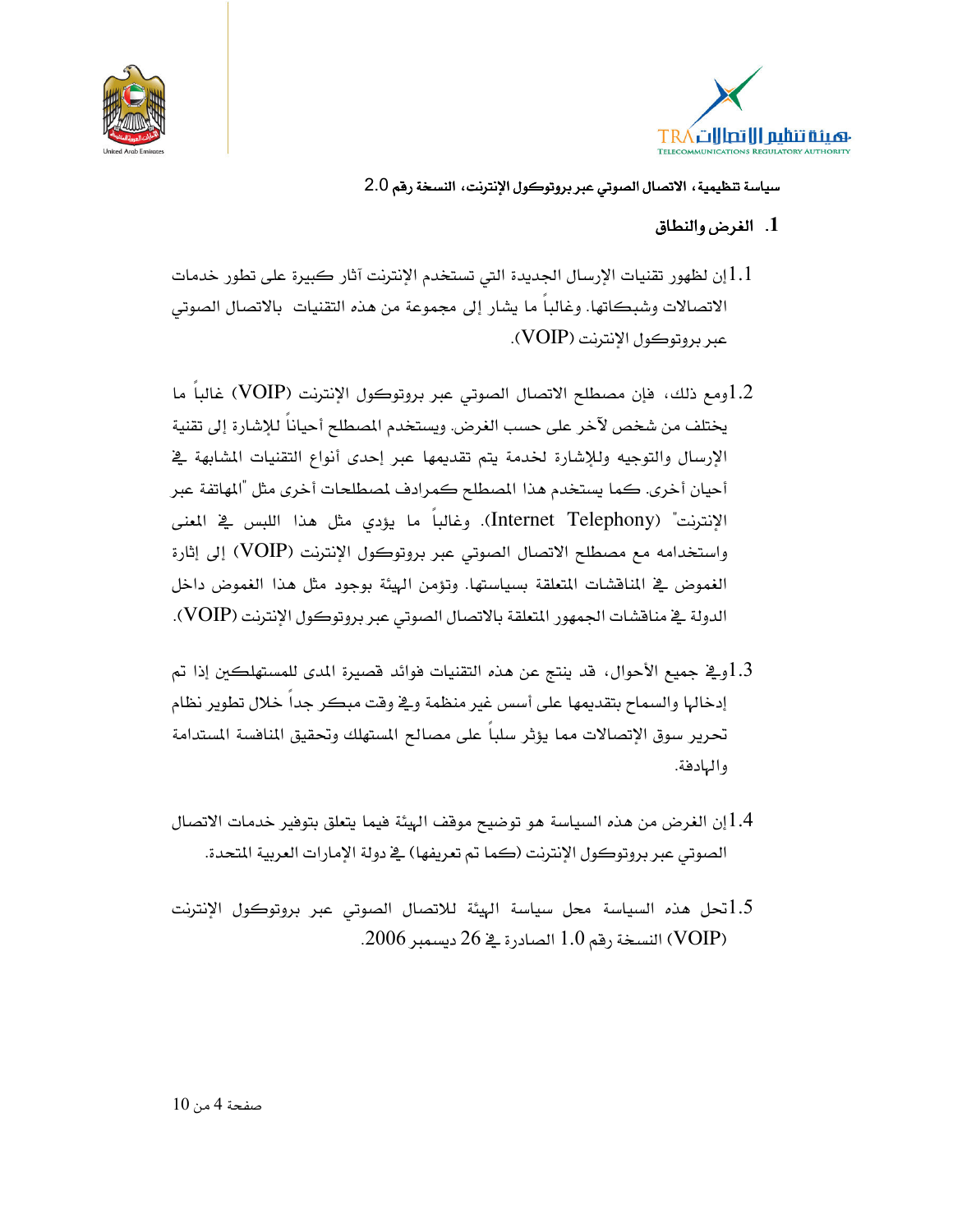



#### 2. التعاريف

يكون لكافة الكلمات والمعطلحات والعبارات المستخدمة فج هذه السياسة التنظيمية المعاني الموضحة قرين كل منها ، إن وجدت ، \_ المرسوم بقانون اتحادي رقم (3) لسنة 2003 بشأن تنظيم قطاع الاتصالات ما لم تنص هذه السياسة على خلاف ذلك. ولأغراض هذه السياسة، يكون للمصطلحات الآتية المعاني الموضحة قرين كل منها كما هو موضح أدناه:

**الخدمات الصوتية البديلة** تعنى أية خدمة اتصالات تسمح للمستخدمين بإجراء مكالمات صوتية حية باستثناء خدمات الاتصال الصوتي عبر بروتوكول الإنترنت.

**طلب الإعفاء** هو طلب الإعفاء المشار إليه ية الفقرة 4.2 من هذه السياسة.

**شبكة الإنترنت** هي مجموعة من الشبكات المتصلة ببعضها البعض والمتوفرة لخدمة العامة <u>ي</u>خ كافة أنحاء العالم، وترسل هذه الشبكات البيانات من خلال محولات حزم الملومات باستخدام بروتوكول الإنترنت الذى يتيح لها العمل كشبكة افتراضية واحدة.

بروتوكول الإنترنت (IP) هو بروتوكول خاص بطبقة الشبكة يحدّده فريق عمل هندسة الانترنت (IETF).

**القانون** يقصد به المرسوم بقانون اتحادي رقم (3) لسنة 2003 بشأن تنظيم قطاع الاتصالات وتعديلاته من وقت لآخر.

**موارد الأرقام** تعني مفاتيح الخطوط والأرقام الفردية ونطاقات الأرقام والرموز التي يستخدمها المرخص لهم لتوفير خدمات الاتصالات.

**تحويل حزم الملومات** هو أسلوب اتصال يتم فيه توجيه الحزم (مجموعة منفصلة من البيانات) بين نقاط الالتقاء على روابط البيانات مع حركة الحزم الأخرى.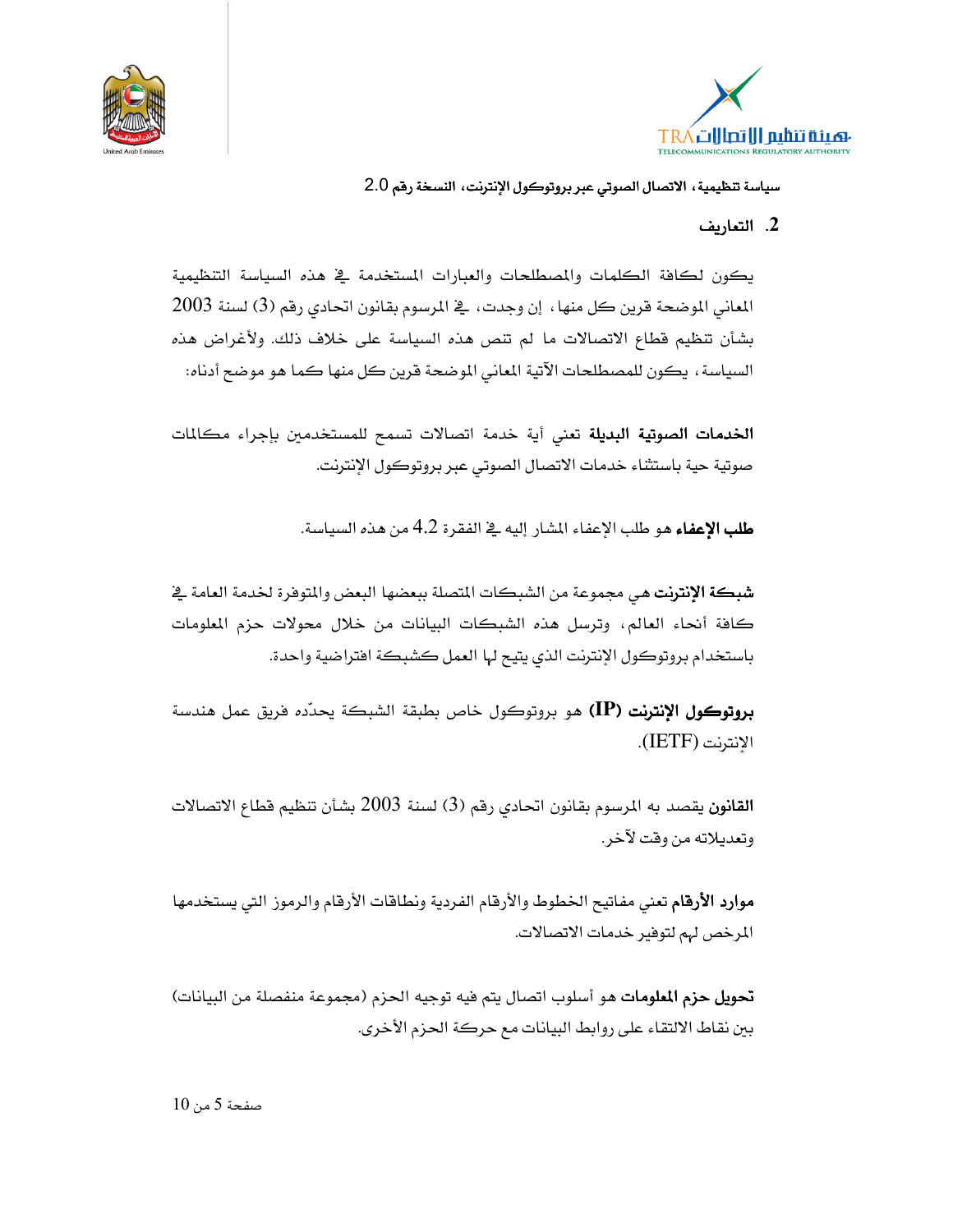



**السياسة** يقصد بها هذه السياسة.

**شبكة المجموعة المغلقة** تعني شبكة اتصالات والتي:

- يتم إدارتها حصرياً لخدمة مستخدمي هذه الشبكة الذين يعملون لدى جهة واحدة أو عدة جهات لها ملكية مشتركة أو لتوصيل أو ربط المستخدمين مع بعضهم البعض لغرض المصلحة العامة وليس لمجرد تبادل الاتصالات.
- تكون غير مرتبطة مع أية شبكة مجموعة مغلقة أخرى أو شبكة الاتصالات العامة على نحو يتيح إجراء اتصالات صوتية حية بين مستخدم متصل بـالشبكة الأولى أو متواجد فيها ومستخدم متصل بشبكة الاتصالات العامة أو متواجد فيها.

**غرض المصلحة العامة** يعني غرض تعليمي أو غرض لفائدة البحوث أو التعليم في معهد أكاديمي داخل الدولة (بحيث يكون معترف به من وزارة التربية أو الجهات المختصة لكل إمارة على حده) أو لغرض فائدة جهة أو جهات حكومية سواء اتحادية أو محلية في الدولة.

شبكة الاتصالات العامة تعنى أية شبكة اتصالات:

- تكون ضمن أنواع الشبكات المنصوص عليها في تعريف "شبكة الاتصالات" في المادة (1) من القانون.
- أو تقع في موقع أو عدة مواقع خارج الدولة ويتم تشغيلها لأغراض توفير خدمات الاتصالات للمستخدمين مقابل رسوم.

**الإطار التنظيمي** يعني السياسات التنظيمية أو الأنظمة أو التعليمات أو اللوائح أو القرارات أو الإجراءات أو الإرشادات أو التوجيهات أو أية أدوات تنظيمية أخرى تصدرها الهيئة أو تقوم بتعديلها من وقت لآخر .

البيئة هي الهيئة العامة لتنظيم فطاع الاتصالات بدولة الإمارات العربية المتحدة والتي تأسست بموجب المادة (6) من *القانون*.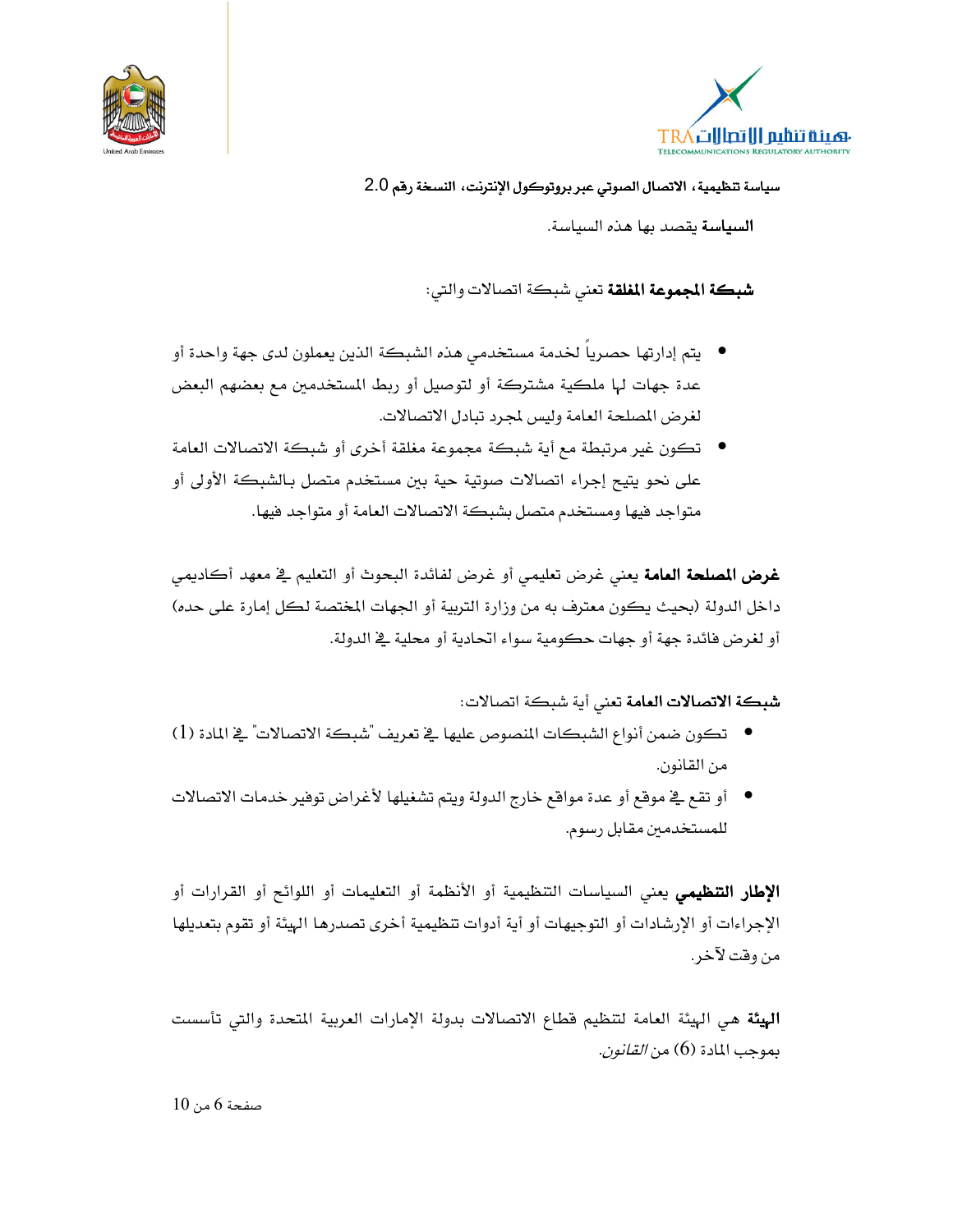



المستخدم فيما يتعلق بخدمة الاتصالات، يعني الفرد أو الجهة التي تستخدم الخدمة أو تنفذ إليها.

**شبكة الاتصال الصوتي عبر بروتوكول الإنترنت** تعني شبكة اتصالات عامة يتم من خلالها توفير خدمات الاتصال الصوتي عبر بروتوكول الإنترنت.

خدمات الاتصال الصوتى عبر بروتوكول الإنترنت تعنى كافة الخدمات والتقنيات التى تسمح بنقل واستقبال وتوصيل وتوجيه الاتصالات الصوتية من خلال بروتوكول الإنترنت.

**إرشادات تطبيق الاتصال الصوتي عبر بروتوكول الإنترنت** تعني أية أداة تنظيمية صادرة عن الهيئة فيما يتعلق بالتطبيق العملى لهذه السياسة كوصف عملية تطبيق واستخدام خدمات الاتصال الصوتي عبر بروتوكول الإنترنت في ظروف عديدة من خلال المنافشات حول حالات نظرية عن المكالمات.

#### 3. الأحكام العامة

- 3.1 | مع عدم الإخلال بما ورد \_2 الفقرة 3.3 أدناه، عندما يتطلب توفير خدمات الاتصال . الصوتي عبر بروتوكول الإنترنت القيام بنشاط منظم في الدولة، يجب على ذلك الشخص الحصول على رخصة للقيام بذلك وفقاً للقانون. حالياً ، يوجد مشغلين اثنين مرخص لهما ويحق لهما فانوناً الماشرة أو القيام بالأنشطة المنظمة في الدولة. ولا ترغب الهيئة ڤ الوقت الحالي بإصدار أية رخص إضافية من شأنها السماح لحامليها بتوفير خدمات الاتصال الصوتي عبر بروتوكول الإنترنت.
- 3.2 \_ في حال تبين للمرخص له أن خدمة الاتصال الصوتي عبر بروتوكول الإنترنت يتم توفيرها من قبل شخص غير مرخص له القيام بذلك بموجب القانون ومن خلال شبكة الاتصالات العامة المشغلة من قبل ذلك المرخص له، فيحق للمرخص له حجب هذه الخدمة ما لم تأمر الهئة بخلاف ذلك.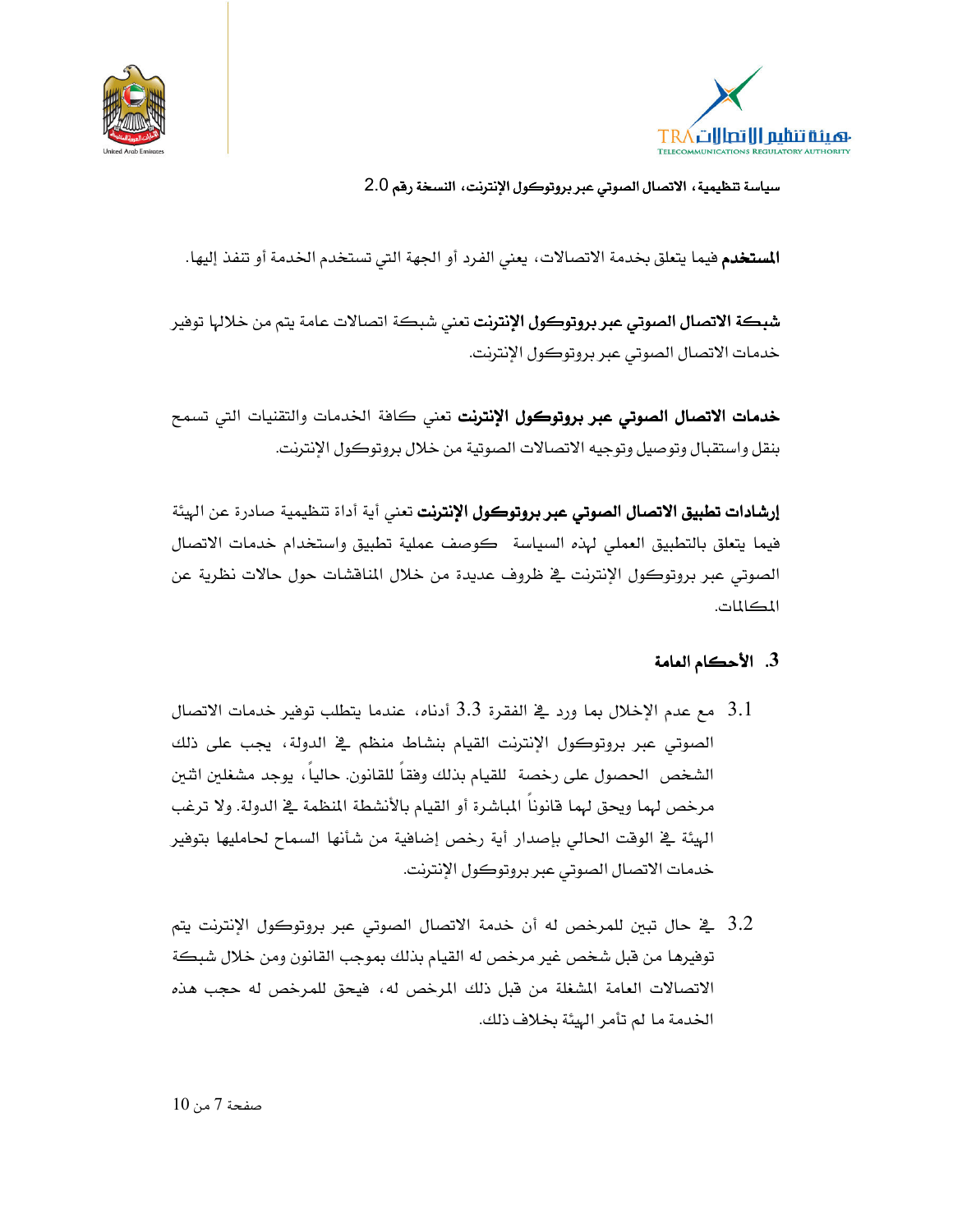



- 3.3 لا تنطبق هذه السياسة على توفير خدمات الاتصال الصوتي عبر بروتوكول الإنترنت حصريا عبر شبكة محموعة مغلقة في الحالات التالية:
	- 3.3.1 إجراء المكالمات ذات الصلة وإنهائها داخل الدولة.
	- 3.3.2 استخدام شبكة المجموعة المغلقة لغرض المصلحة العامة فقط.
- 3.4 إضافة إلى ذلك، لا يشترط الحصول على رخصة لتوفير خدمة الاتصال الصوتي عبر بروتوكول الإنترنت طالما تم توفيرها لمستخدمي شبكة المجموعة المغلقة فقط.
- 3.5٪ يجوز للهيئة حسب تقديرها إصدار إرشادات تطبيق الاتصال الصوتي عبر بروتوكول الإنترنت.
- 4. شروط الخدمة الخاصة بخدمات الاتصال الصوتي عبر بروتوكول الإنترنت المقدمة عن طريق شبكات الاتصالات العامة
- 4.1ـفي حال كان الشخص مرخص لتوفير خدمات الاتصال الصوتي عبر بروتوكول الإنترنت وما لم تقضى الهيئة بخلاف ذلك، فيقوم ذلك الشخص بتوفير هذه الخدمات وفقا للإطار التنظيمي طالما كانت ذات صلة بتوفير خدمات الاتصالات التي تسمح بالاتصالات الصوتية الحية بين المستخدمين. ولغرض التوضيح يشمل ذلك على سبيل المثال لا الحصر ، الإطار التنظيمي بشأن موارد الأرقام والوصول المجاني لأرقام الطوارئ وعرض هوية المتصل وخدمات الدليل.
- 4.2 يجوز للمرخص له طلب إعفاء من الهيئة بشأن الالتزام بأى جانب من جوانب الإطار التنظيمي بالنسبة لأية خدمة من خدمات الاتصال الصوتي عبر بروتوكول الإنترنت أو أية خاصية لتلك الخدمة. وللحصول على مثل هذا الإعفاء من الهيئة ، على المرخص له التقدم بطلب الإعفاء للهيئة بالنسبة لخدمة الاتصال الصوتى عبر بروتوكول الإنترنت المنية أو الخاصية ذات الصلة بتلك الخدمة. ويجوز للهيئة حسب تقديرها منح أو رفض الإعفاء كما تراه مناسبا. كما يجوز للهيئة حسب تقديرها الأخذ بعبن الاعتبار المسائل التالية خلال عملية دراسة الطلب:
	- أ) أية خصائص فنية للخدمة.
- ب) تكاليف الالتزام بالإطار التنظيمي أو أحد جوانبه للمرخص لهم فيما يتعلق بطلب الإعفاء. صفحة 8 من 10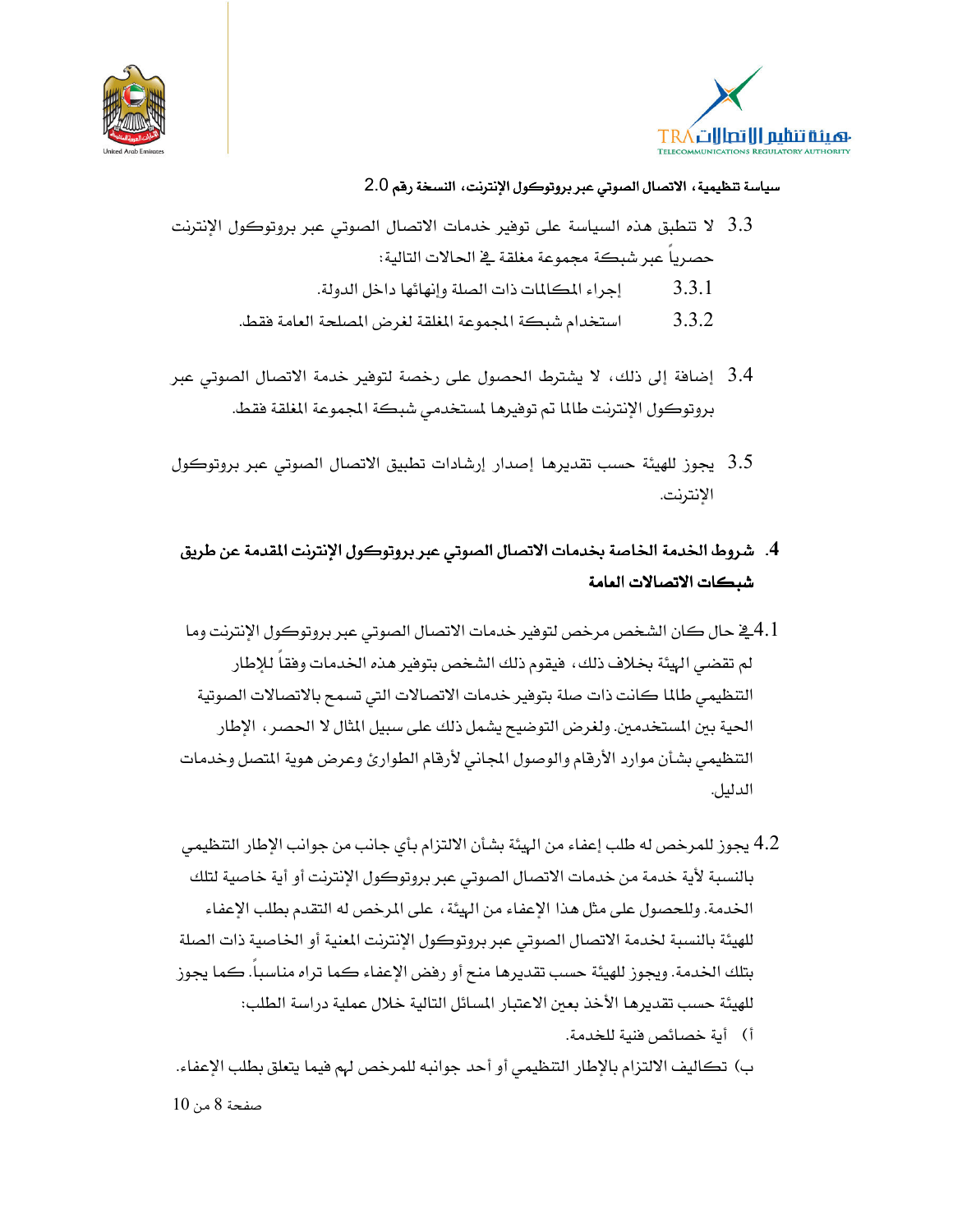



- ج) سعر الخدمة الذي يفرضه المرخص له على أي مستخدم.
- د) أية بدائل للخدمة المتوفرة للمستخدمين وأية خصائص لتلك الخدمة البديلة.
- ه) \_ تأثير أية خدمة اتصالات على المنافسة عند منح أو رفض منح طلب الإعفاء.

#### 5. جودة الخدمة

يتوجب على أي مرخص له يقوم بتوفير أو التسويق لخدمات الاتصال الصوتي عبر بروتوكول الإنترنت كبديل لأي من خدمات الصوت البديلة المقدمة من قبله، إبلاغ المستخدمين والمستخدمين المحتملين بخدمات الاتصال الصوتي عبر بروتوكول الإنترنت عن أية اختلافات بين خدمة الاتصال الصوتى عبر بروتوكول الإنترنت وأى من خدمات الصوت البديلة فيما يتعلق بـ:

- أ) جودة الخدمة
- ب) المدة التأخيرية للحزم
	- ج) توافر الخدمة
	- د) جودة الصوت
	- ه) طبيعة التشغيل
	- و) سهولة الاستخدام
		- ز) السعر
- ح) أية مسائل أخرى قد تؤثر على قرار أي مستخدم أو مستخدم محتمل بطلب خدمة الاتصال الصوتي عبر بروتوكول الإنترنت بالمقارنة مع أي من خدمات الصوت البديلة.
	- ط) أية مسائل أخرى تطلب فيها الهيئة من وقت لآخر المرخص له بإبلاغ المستخدمين أو المستخدمين المحتملين.

#### 6. أمن الشبكات

يتعين على المرخص له تطبيق كافة التدابير الأمنية الخاصة بشبكات الاتصال الصوتى $6.1\,$ عبر بروتوكول الإنترنت التابعة لهم وحمايتها من النفاذ غير المصرح أو غير الشرعي.